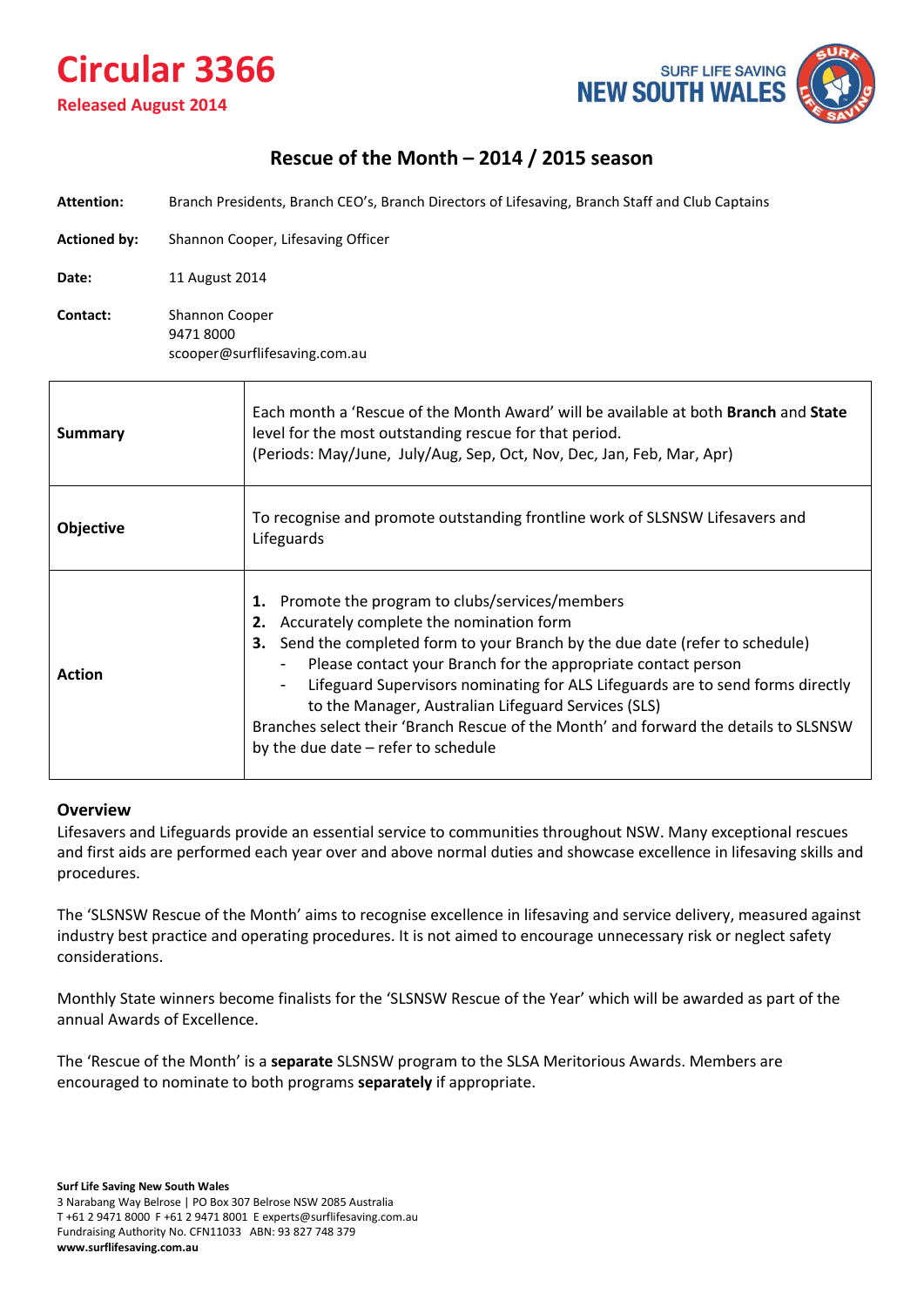



#### **Eligibility**

- Rescues, First Aids (or other lifesaving actions) conducted during or outside of patrol hours, year round, on or off the beach.
- All nominees are to be current members of SLSNSW or employees of Australian Lifeguard Service and are required to be proficient as per SLSNSW timelines and requirements.
- All nominated rescues/incidents must be performed inside the designated time period i.e. a rescue/incident that occurs in November is only eligible for the November award etc (see schedule below for due dates).
- All Club nominations are to be received by the Branch on or before the applicable closing date.
- All nominations received by SLSNSW are to be sent from the Branch or ALS Lifeguard Supervisor.
- All Branch winners are to be received by SLSNSW on or before the applicable closing date. Branch winners are to be sent to [scooper@surflifesaving.com.au](mailto:scooper@surflifesaving.com.au) o[r lifesaving@surflifesaving.com.au](mailto:lifesaving@surflifesaving.com.au) or mailed to: 3 Narabang Way Belrose, NSW, 2085.
- No late correspondence will be entered into. Late nominations **will not be eligible** for the State Rescue of the Month, but can be recognised by the Branch independently or nominated to the SLSA Meritorious Awards program if appropriate.
- Branches may make only one (1) nomination to SLSNSW per period, as per schedule.
- The Australian Lifeguard Services Manager (NSW) may make only one (1) nomination to SLSNSW per period, as per schedule.
- All nominations are to be received on the official 'SLSNSW Rescue of the Month Nomination Form'. This can be downloaded from the [SLSNSW website](http://www.surflifesaving.com.au/members/recognition/rescue-of-the-month) or obtained by contacting the office on 02 9471 8000 or at [lifesaving@surflifesaving.com.au](mailto:lifesaving@surflifesaving.com.au)
- SLSNSW reserves the right to nominate any outstanding rescue/incident in addition to any Branch nomination, inside the designated time period.
- SLSNSW reserves the right to promote details of rescues and the nominated rescuer(s) internally and externally in promotion of SLSNSW services/clubs/members and the Rescue of the Month program.
- Nomination for the 'award' serves as agreement to the conditions as stated above.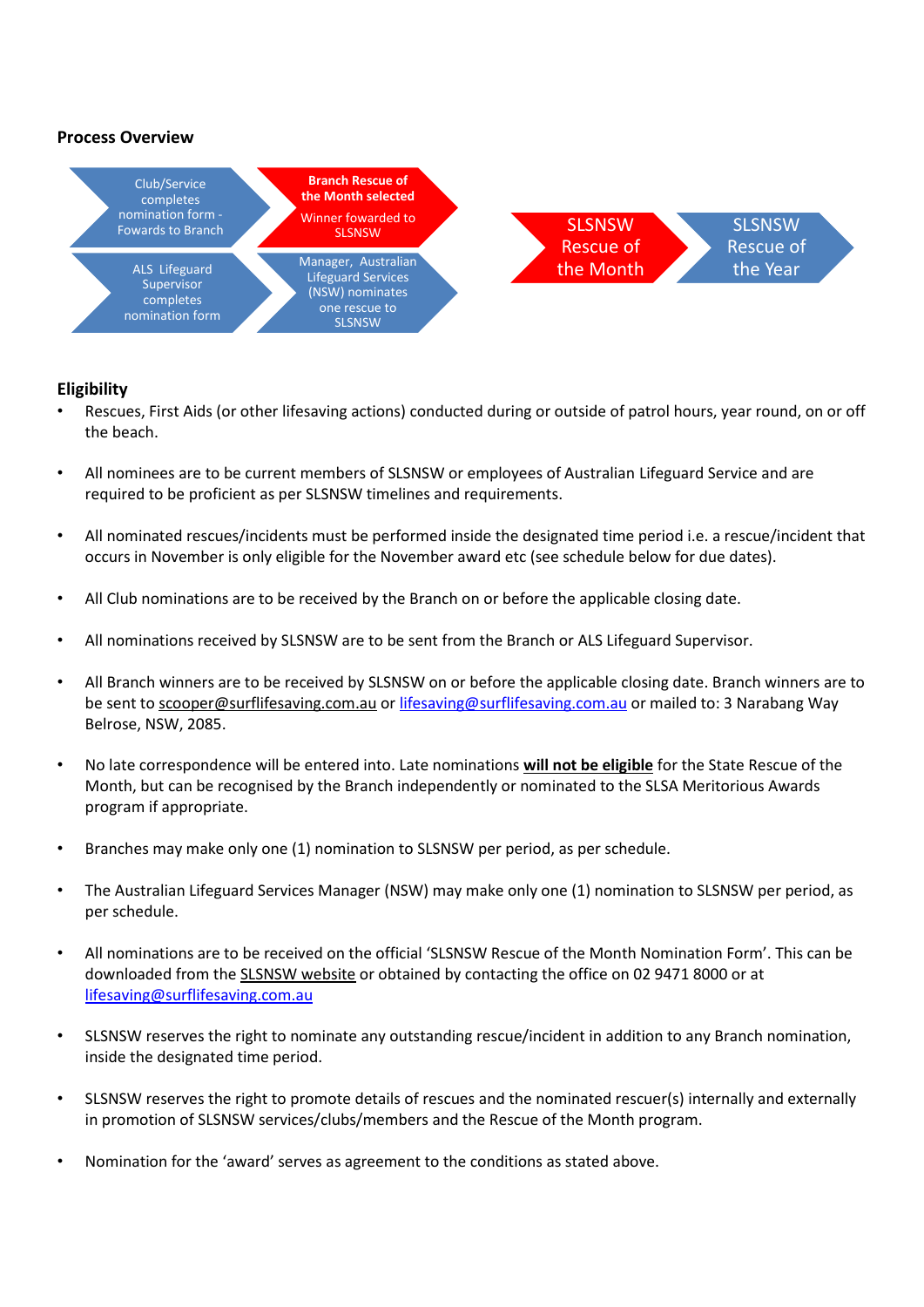#### **Schedule**

|                           |                                                                                          |                              | <b>BRANCH</b><br><b>RESCUE OF THE</b><br><b>MONTH</b>                      | <b>STATE</b><br><b>RESCUE OF THE MONTH</b>       |                                         |
|---------------------------|------------------------------------------------------------------------------------------|------------------------------|----------------------------------------------------------------------------|--------------------------------------------------|-----------------------------------------|
| <b>PERIOD</b>             |                                                                                          | <b>NOMINATION PERIOD END</b> | <b>Nominations Close</b><br>(To Branch or NSW<br><b>Lifeguard Manager)</b> | <b>Nominations</b><br><b>Close</b><br>(To State) | <b>State Winner</b><br><b>Announced</b> |
| May - June                | Monday                                                                                   | 30 June                      | 4 July                                                                     | 11 July                                          | 18 July                                 |
| <b>July - August</b>      | Saturday                                                                                 | 31 August                    | 5 September                                                                | 13 September                                     | 20 September                            |
| September                 | Monday                                                                                   | 30 September                 | 10 October                                                                 | 17 October                                       | 24 October                              |
| <b>October</b>            | Thursday                                                                                 | 31 October                   | 7 November                                                                 | 14 November                                      | 21 November                             |
| <b>November</b>           | Saturday                                                                                 | 30 November                  | 5 December                                                                 | 12 December                                      | 19 December                             |
| <b>December</b>           | Tuesday                                                                                  | 31 December                  | 9 January                                                                  | 16 January                                       | 23 January                              |
| January                   | Friday                                                                                   | 31 January                   | 6 February                                                                 | 13 February                                      | 20 February                             |
| <b>February</b>           | Friday                                                                                   | 28 February                  | 6 March                                                                    | 13 March                                         | 20 March                                |
| <b>March</b>              | Monday                                                                                   | 31 March                     | 10 April                                                                   | 17 April                                         | 24 April                                |
| <b>April</b>              | Wednesday                                                                                | 30 April                     | 8 May                                                                      | 15 May                                           | 22 May                                  |
| <b>STATE</b>              | All State monthly Rescue Of Month winners are automatic finalists for Rescue of the Year |                              |                                                                            |                                                  |                                         |
| <b>RESCUE OF THE YEAR</b> | Winners announced at SLSNSW Awards of Excellence August 2015                             |                              |                                                                            |                                                  |                                         |

There are ten (10) time periods for nomination.

#### **Criteria**

There are five (5) key areas assessed as part of the Judging Criteria:

- 1. Application of Skills and Resource Utilisation
- 2. Environmental Conditions
- 3. Procedures Followed
- 4. Potential Outcome
- 5. Media Capture / Communication

#### **Judging**

- The Branch judging panel/method shall be determined by the Branch
- The State judging panel shall be the SLSNSW Meritorious Awards Panel
- The selection of a winner is final and there will be no correspondence entered into.

#### **Recognition / Winners**

- Clubs/Services shall be the award recipients for winning nominations
- Award recipients will be announced by the Branch for the monthly Branch award and by SLSNSW for the monthly State award
- Branch monthly winners shall be recognised via a framed citation for the Club + any additional methods as determined by the Branch and/or SLSNSW
- State monthly winners shall be recognised by a plaque for the Club + additional rewards (sponsor dependant and at the discretion of SLSNSW)